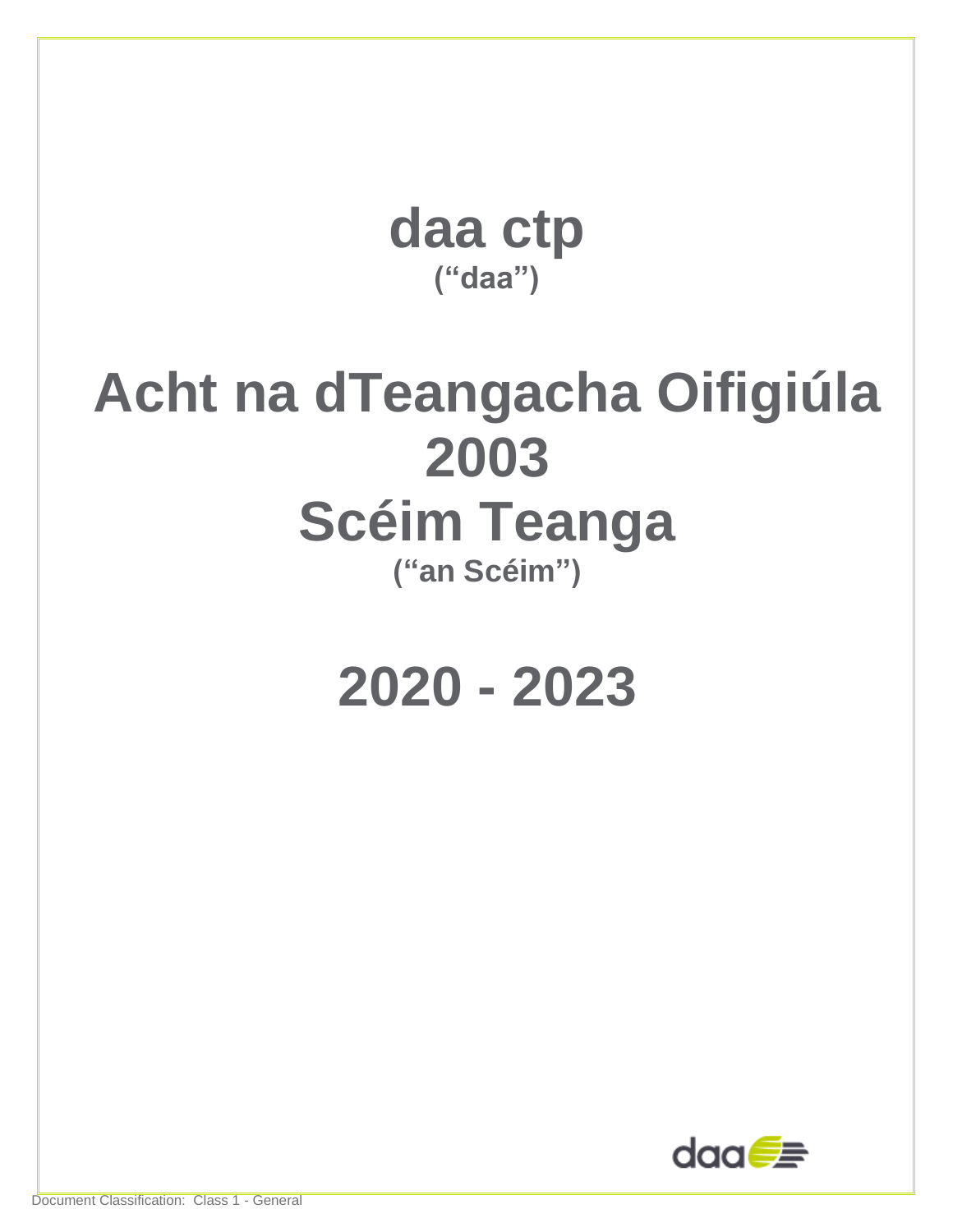## **Clár**

| Caibidil 3: Mionsonraí maidir leis na seirbhísí a chuirtear ar fáil faoi láthair i mBéarla amháin, i nGaeilge |  |
|---------------------------------------------------------------------------------------------------------------|--|
|                                                                                                               |  |
|                                                                                                               |  |
|                                                                                                               |  |
|                                                                                                               |  |
|                                                                                                               |  |
|                                                                                                               |  |

## <span id="page-1-0"></span>**Caibidil 1: Réamhrá agus Cúlra**

#### <span id="page-1-1"></span>**1.1 Réamhrá**

Déantar foráil in Acht na dTeangacha Oifigiúla 2003 do Chomhlachtaí poiblí d"ullmhú scéime teanga ina dtugtar mionsonraí faoi na seirbhísí a sholáthróidh siad:

- trí mheán na Gaeilge,
- trí mheán an Bhéarla, agus
- trí mheán na Gaeilge agus an Bhéarla

agus na bearta a bheartaíonn an comhlacht a ghlacadh chun a chinntiú go ndéanfar aon seirbhísí nach soláthraíonn an comhlacht trí mheán na Gaeilge a sholáthar amhlaidh laistigh de chreat ama comhaontaithe.

De réir alt 14(3) den Acht, fanann scéimeanna teanga i bhfeidhm ar feadh tréimhse 3 bliana nó go dtí go mbíonn scéim nua daingnithe ag an Aire Cultúir, Oidhreachta agus Gaeltachta, cibé acu is déanaí.

#### <span id="page-1-2"></span>**1.2 Ullmhú agus Ábhar na Scéime**

Seo í an tríú scéim teanga atá á hullmhú ag daa agus le linn an scéim seo a ullmhú, tugadh aird chuí ar na Treoirlínte arna n-eisiúint ag an Roinn Cultúir, Oidhreachta agus Gaeltachta.

D'fhoilsigh daa fógra faoi Alt 13 den Acht ag lorg aighneachtaí ó aon pháirtithe leasmhara maidir le hullmhú na dréacht-scéime. Cuireadh an fógra seo ar láithreán gréasán daa freisin. Fuarthas dhá aighneacht ón bpobal le linn chéim an chomhairliúcháin.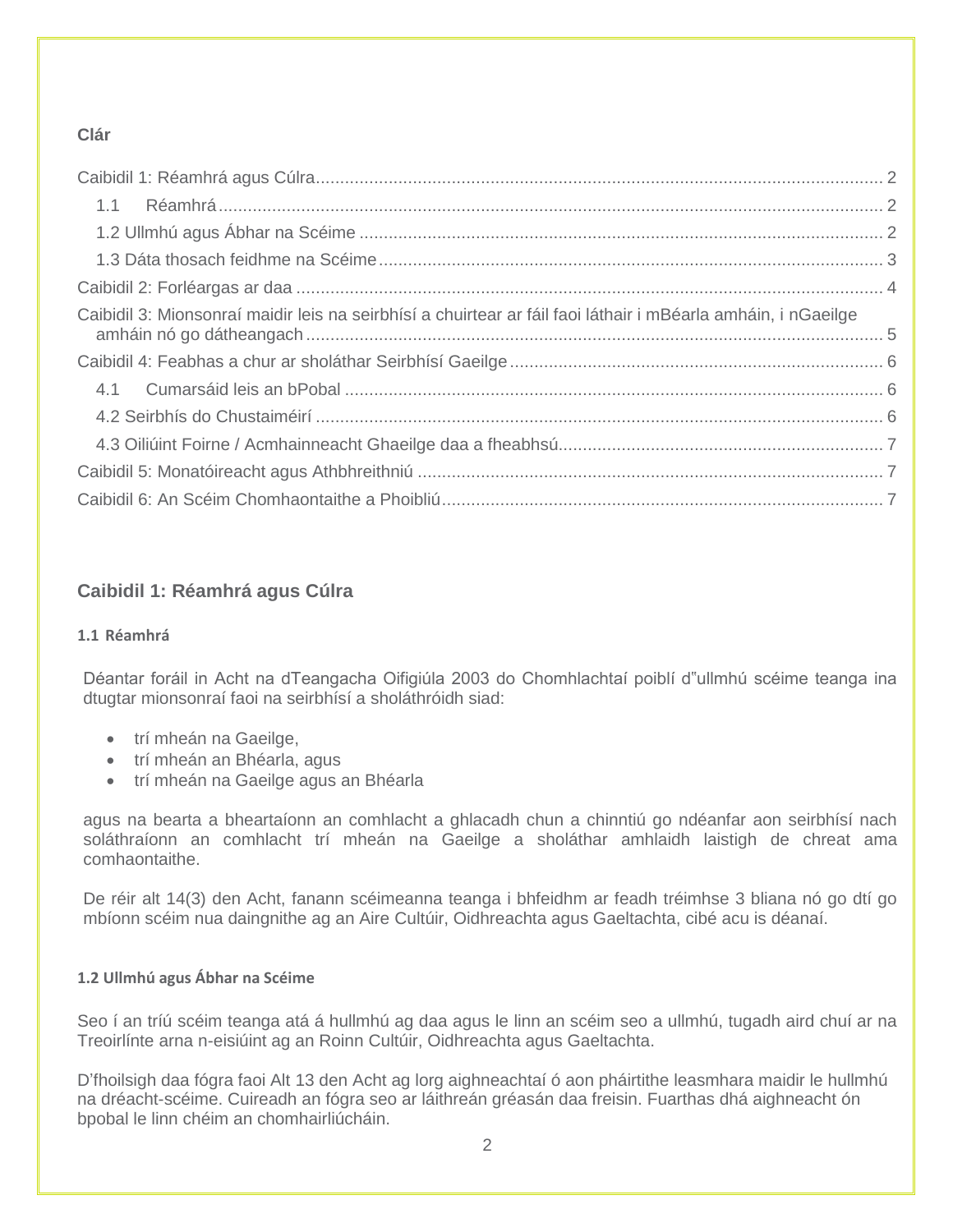Ullmhaíodh an Scéim ag féachaint do na haighneachtaí a fuarthas tríd an bpróiseas comhairliúcháin phoiblí.

Tá mar threoir ag daa gur cheart seirbhísí Gaeilge a bhunú ar:

- an mbun-éileamh ar sheirbhísí sonracha i nGaeilge,
- an tábhacht a bhaineann le cur chuige forghníomhach ar sheirbhísí den sórt sin a sholáthar, agus
- an fáil ar acmhainní, lena n-áirítear acmhainní daonna agus airgeadais, agus cumas daa an acmhainneacht teanga riachtanach a fhorbairt, nó teacht uirthi.

Tá an scéim ag teacht le prionsabail na seirbhíse ardcháilíochta do chustaiméirí. Leagadh amach í agus é beartaithe a chinntiú go dtabharfar aghaidh go hiomlán ar gach ceanglas ábhartha atá ar daa faoi Acht na dTeangacha Oifigiúla ar bhonn incriminteach, tríd an scéim seo agus trí scéimeanna eile amach anseo.

Tá an Scéim á hullmhú ar an tuiscint go bhfuil gach gealltanas sna scéimeanna roimhe seo curtha i bhfeidhm. Sa chás nach bhfuil gealltanais a tugadh i scéimeanna roimhe seo curtha i bhfeidhm go hiomlán go dtí seo, pléifear sin le hOifig an Choimisinéara Teanga.

Aithnítear an t-am agus an iarracht atá caite ag gach duine a raibh baint acu leis an bpróiseas seo, agus táthar buíoch díobh.

#### <span id="page-2-0"></span>**1.3 Dáta thosach feidhme na Scéime**

Tá an Scéim seo daingnithe ag an Aire Cultúir, Oidhreachta agus Gaeltachta. Is é 8 Bealtaine 2020 dáta feidhme na Scéime agus fanfaidh sí i bhfeidhm ar feadh tréimhse trí bliana nó go dtí go ndaingneofar scéim nua, cibé acu is déanaí.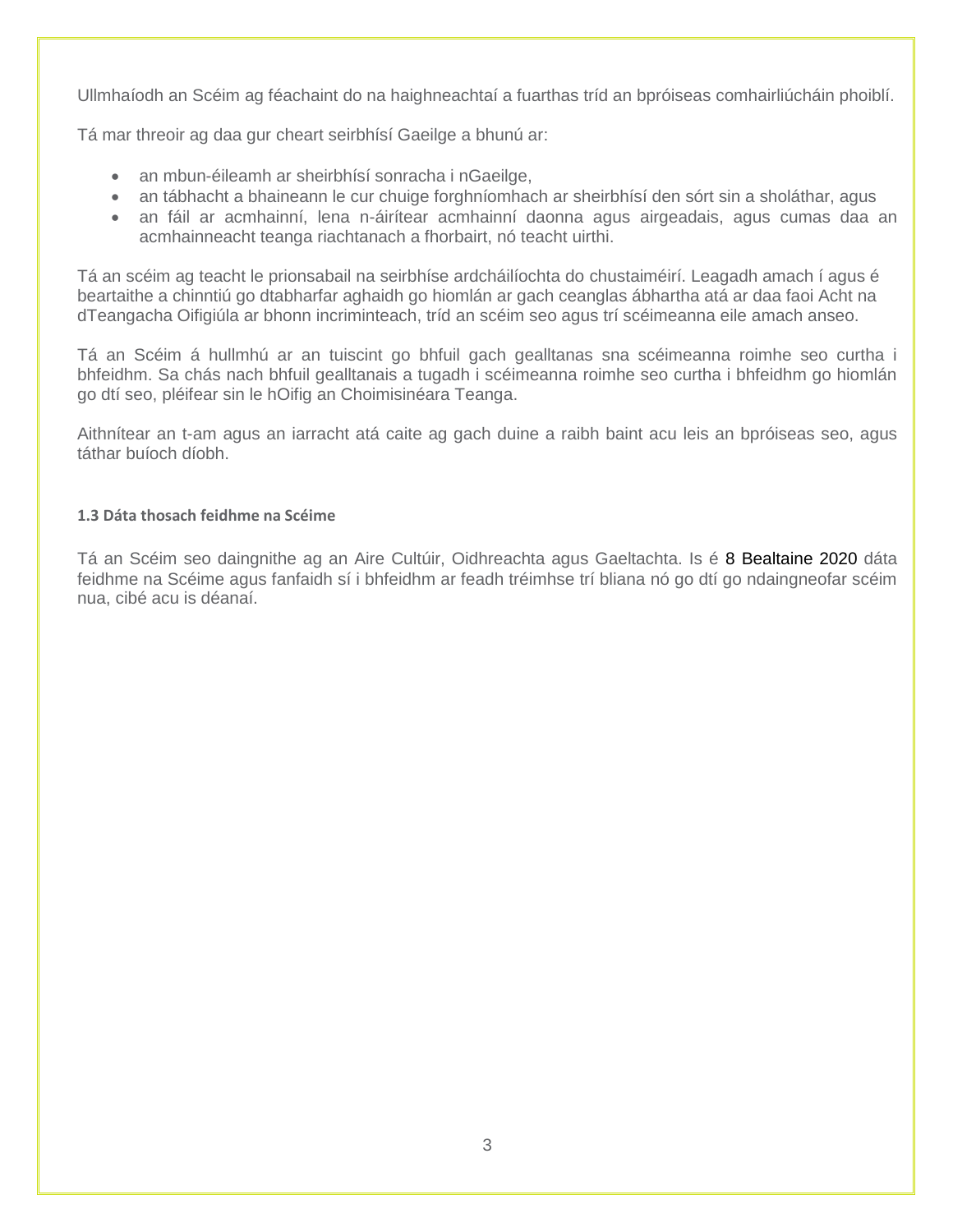#### <span id="page-3-0"></span>**Caibidil 2: Forléargas ar daa**

Áirítear ar phríomhghníomhaíochtaí daa aerfoirt Bhaile Átha Cliath agus Chorcaí a oibriú agus a bhainistiú, tá oibríochtaí agus infheistíochtaí aerfoirt thar lear againn sa Chipir, sa Ghearmáin agus san Araib Shádach. Tá ionaid díolacháin san Eoraip, i Meiriceá Thuaidh, sa Mheánoirthear, san India agus san Aigéan Ciúin agus an Áise ag ár bhfochuideachta miondíola taistil ARI. Tugaimid seirbhísí comhairleoireachta eitlíochta chomh maith. Is é an Stát úinéir na cuideachta agus is é Aerfort Bhaile Átha Cliath a ceanncheathrú. €897 milliún a bhí i láimhdeachas an ghrúpa in 2018.

Le chéile, dhéileáil aerfoirt na cuideachta in Éirinn, aerfoirt Bhaile Átha Cliath agus Chorcaí, le breis agus 33.9 milliún paisinéir in 2018, nó tuairim is 92% de na paisinéirí aeir a tháinig go dtí Poblacht na hÉireann agus a d'imigh aisti

Mar na haerfoirt idirnáisiúnta is mó sa tír, a láimhseálann beagnach 191 bealach sceidealaithe agus cairtfhostaithe a ndéanann 59 aerlíne freastal orthu (sonraí 2018), freastalaíonn aerfoirt Bhaile Átha Cliath agus Chorcaí ar bhonn fairsing paisinéirí agus custaiméirí idirnáisiúnta. I suirbhéanna a rinneadh in 2018, thug beagnach 62% de na paisinéirí a bhí ag imeacht ón aerfort náisiúnaigh nach Éireannaigh iad orthu féin agus thug 38% Éireannaigh orthu féin

Tugann daa ar aird go bhfuil sé ag oibriú i dtionscal a ndéantar an-chuid rialála air agus inarb é Béarla an teanga oifigiúil, mar a cuireadh i bhfeidhm i 1951 ag an Eagraíocht Eitlíochta Sibhialta Idirnáisiúnta (ICAO).

D'ainneoin ár gcuid oibleagáidí maidir le riachtanais an ICAO a chomhlíonadh, déanann daa gach iarracht an Ghaeilge a chur chun cinn agus seirbhísí don phobal i nGaeilge a fheabhsú. Fáiltímid roimh ullmhú an tríú scéim seo mar dheis chun na seirbhísí Gaeilge arna dtairiscint cheana féin a chur ar bhonn foirmiúil agus chun cur leis na bearta a soláthraíodh i scéimeanna roimhe seo.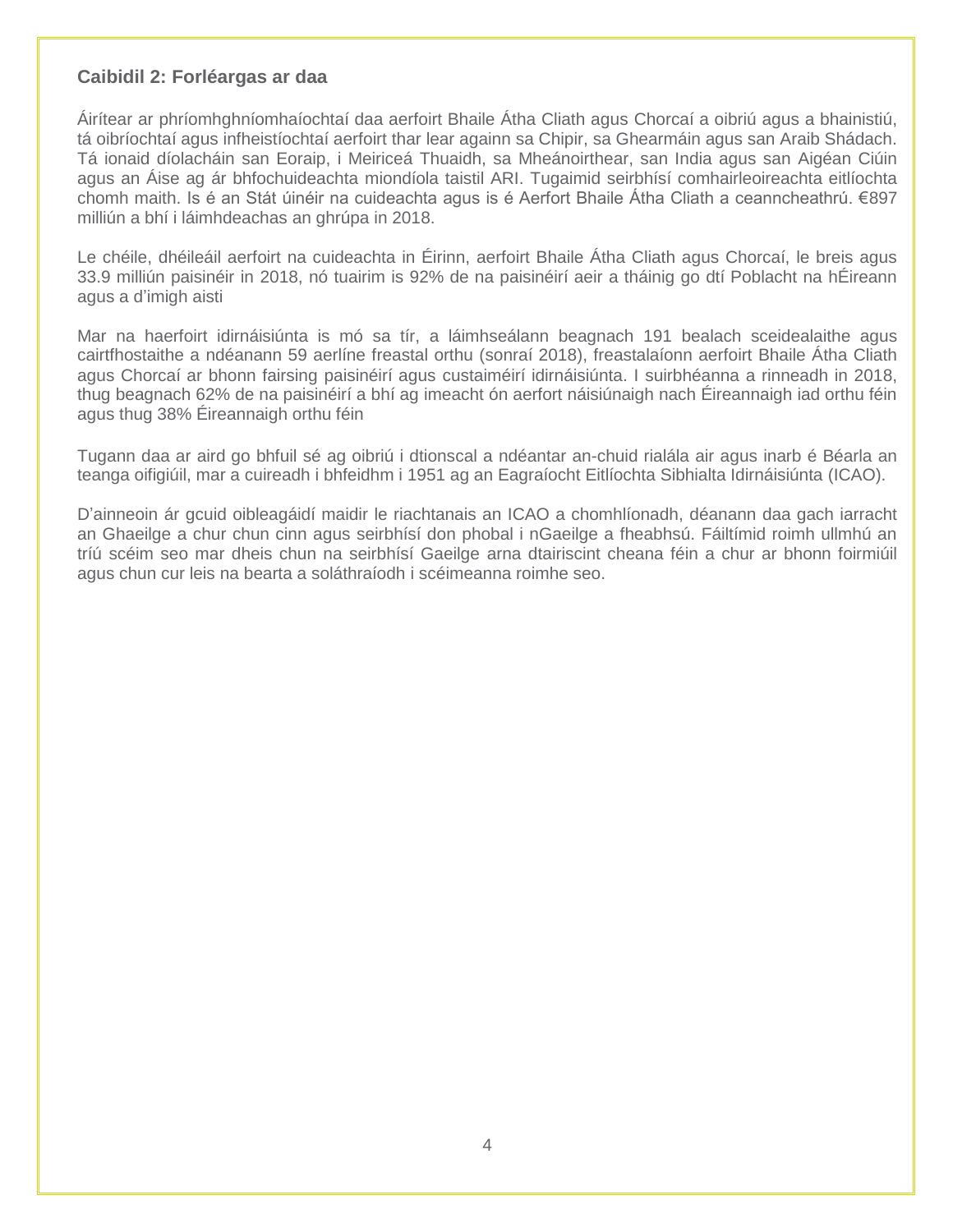<span id="page-4-0"></span>**Caibidil 3: Mionsonraí maidir leis na seirbhísí a chuirtear ar fáil faoi láthair i mBéarla amháin, i nGaeilge amháin nó go dátheangach**

| Soláthar Seirbhísí                                                                              |                            |                            |                          |  |
|-------------------------------------------------------------------------------------------------|----------------------------|----------------------------|--------------------------|--|
| <b>Ainm na Seirbhíse</b>                                                                        | I mBéarla<br><b>Amháin</b> | InGaeilge<br><b>Amháin</b> | Go<br><b>Dátheangach</b> |  |
| Freagraí ar chomhfhreagras i scríbhinn a fuarthas i<br>nGaeilge                                 |                            | V                          |                          |  |
| Cumarsáidí Margaíochta                                                                          | $\sqrt{}$                  |                            |                          |  |
| Fógraí poiblí beo nó fógraí glaoireachta do phaisinéirí                                         | V                          |                            |                          |  |
| Tuarascáil Bhliantúil daa a fhoilsiú                                                            |                            |                            | $\sqrt{}$                |  |
| Cinn litreach agus stáiseanóireacht daa                                                         |                            |                            |                          |  |
| Comharthaí bóthair (de réir an Achta um Thrácht ar<br>Bhóithre 1961)                            |                            |                            |                          |  |
| Treochomharthaíocht                                                                             |                            |                            | $\sqrt{}$                |  |
| Uathfhreagra ríomhphoist d'fhiosrúcháin Seirbhísí do<br>Chustaiméirí a fhaightear ar ríomhphost |                            |                            |                          |  |
| Fógraí Béil Taifeadta lena n-áirítear seirbhísí freagartha<br>teileafóin uathoibrithe           |                            |                            |                          |  |
| Sonraí teoranta ar láithreáin ghréasáin daa agus ar<br>láithreáin na meán sóisialta             |                            |                            | $\sqrt{}$                |  |
| Gach sonra eile ar láithreáin ghréasáin daa agus ar<br>láithreáin na meán sóisialta             | N                          |                            |                          |  |
| Preaseisiúntí teoranta arna n-eisiúint ag daa                                                   |                            |                            | V                        |  |
| Gach preaseisiúint eile arna eisiúint ag daa                                                    | V                          |                            |                          |  |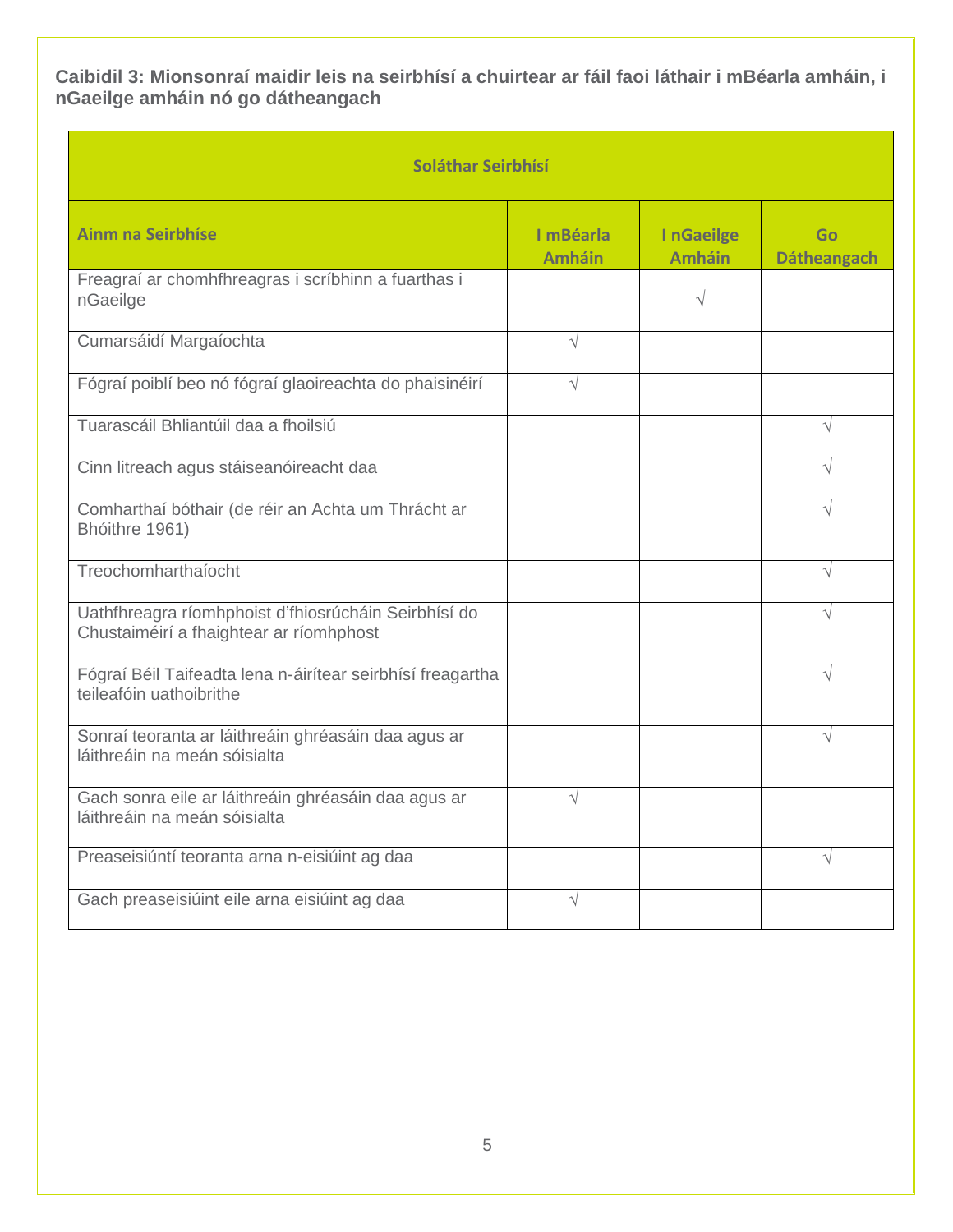## <span id="page-5-0"></span>**Caibidil 4: Feabhas a chur ar sholáthar Seirbhísí Gaeilge**

Tá daa tiomanta feabhas leanúnach a chur ar na seirbhísí a chuireann sé ar fáil don phobal i gcoitinne trí mheán na Gaeilge, ag teacht le ceanglais an Achta. Glacfaidh daa na bearta sonracha seo a leanas sa tríú scéim:

#### <span id="page-5-1"></span>**4.1 Cumarsáid leis an bPobal**

- Ar feadh ré na Scéime, eiseofar gach preaseisiúint a bhaineann le himeachtaí sóisialta / cultúrtha go dátheangach agus cuirfear iad ar láithreán gréasáin daa. Chomh maith leis sin, cuirfear preiseisiúintí ar fáil i nGaeilge ar iarratas ó na meáin áitiúla agus/nó náisiúnta
- Is i nGaeilge agus i mBéarla a bheidh 10% de na preaseisiúintí a fhoilsítear ar láithreán gréasáin corparáide daa
- Is go dátheangach a eiseofar gach preaseisiúint agus ráiteas a bhaineann le tuarascálacha dátheangacha a eisiúint (mar shampla an tuarascáil bhliantúil) an fhad a mhaireann an Scéim
- Ar iarratas ó na meáin áitiúla agus/nó náisiúnta, féachfaidh daa lena chinntiú go mbeidh urlabhraí a bhfuil Gaeilge acu agus a bhfuil údarás leordhóthanach acu ar fáil le dul faoi agallamh ag na meáin, an tráth a sheolfar an tuarascáil bhliantúil
- Déanfar monatóireacht leanúnach ar an láithreán gréasáin corparáideach, ar láithreán gréasáin Aerfort Bhaile Átha Cliath agus ar láithreán gréasáin Aerfort Chorcaí an fhad a mhaireann an Scéim, agus déanfar iad a nuashonrú le faisnéis bhreise dhátheangach do chustaiméirí maidir le háiseanna sna haerfoirt agus le seirbhísí do phaisinéirí
- Beidh séantaí ríomhphoist ar fáil sa dá theanga
- Leanfaidh daa ar aghaidh ag spreagadh comhaltaí foirne chun uathfhreagra ríomhphoist dátheangach (nach bhfuil ginte ag an gcóras) "amuigh as an oifig" a úsáid

#### <span id="page-5-2"></span>**4.2 Seirbhís do Chustaiméirí**

- Aithneofar comhaltaí foirne atá in ann seirbhís i nGaeilge a thabhairt trí Shuaitheantais a chaitheamh a léireoidh a gcuid inniúlachta sa Ghaeilge 'Cúpla Focal' / 'Fáinne Óir' / 'Fáinne Airgid'. Bainfear úsáid as Cumarsáid Inmheánach, m.sh. Inlíon/iris foirne lena chur i gcuimhne do chomhaltaí foirne go bhfuil suaitheantais an Fháinne ar fáil.
- Déanfar athbhreithniú agus nuashonrú ar bhileog eolais Aerfort Bhaile Átha Cliath de réir mar is gá agus leanfar ar aghaidh á cur ar fáil ag deasca Eolais Aerfort Bhaile Átha Cliath agus ar láithreáin ghréasáin daa
- Déanfaidh foireann an lasc-chláir agus foireann Seirbhíse do Chustaiméirí custaiméirí a threorú chuig an oifig chuí nó chuig an comhalta foirne cuí a bheidh in ann an tseirbhís atá de dhíth a chur ar fáil i nGaeilge, ar iarratas
- Tabharfar liosta do chomhaltaí foirne an lasc-chláir ar a mbeidh beannachtaí bunúsacha i nGaeilge agus tabharfar spreagadh dóibh na beannachtaí sin a úsáid